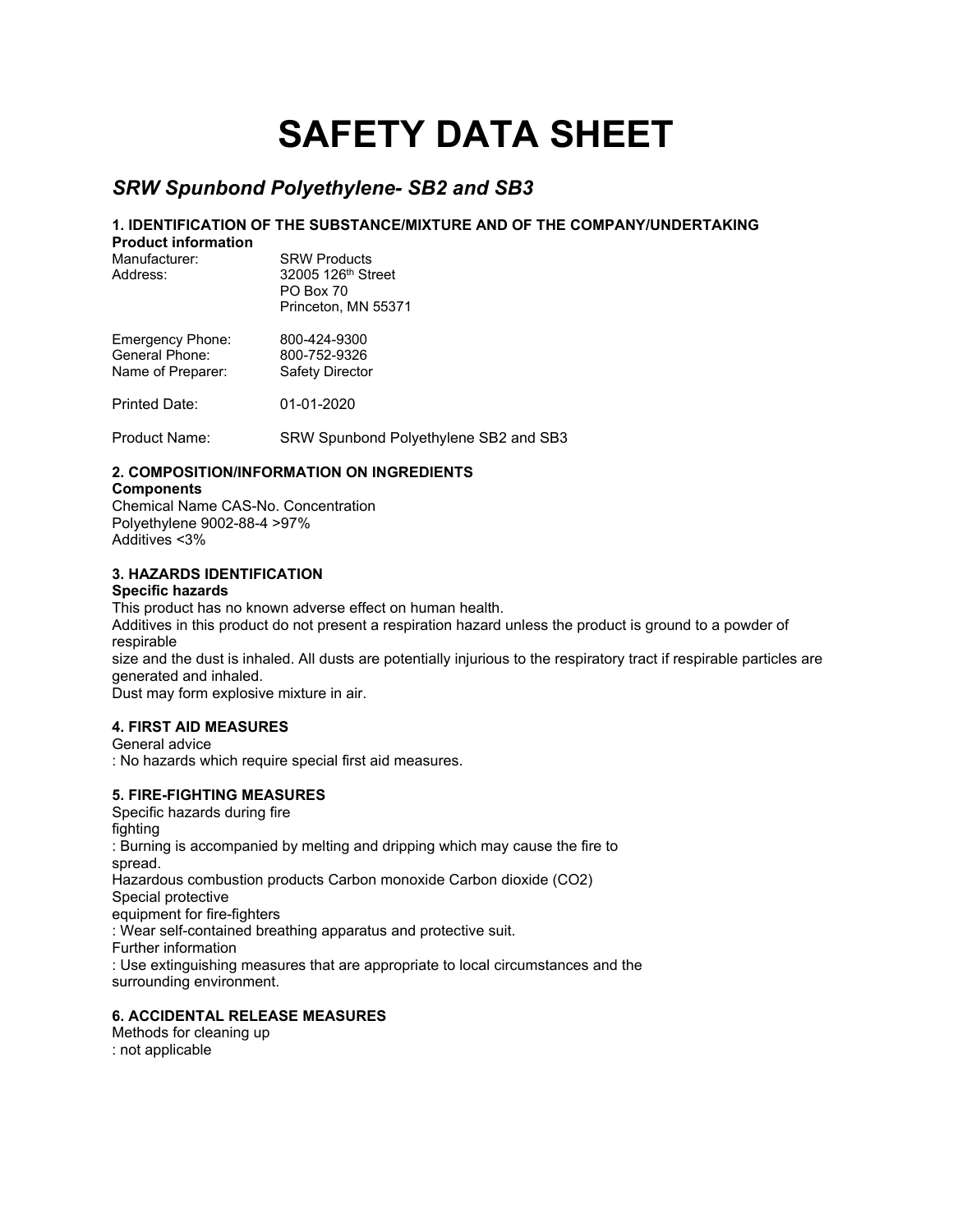# **SAFETY DATA SHEET**

# *SRW Spunbond Polyethylene- SB2 and SB3*

# **7. HANDLING AND STORAGE**

**Handling**

Advice on safe handling : Material can create slippery conditions. Take precautionary measures against static discharges. **Storage** Requirements for storage areas and containers : No special storage conditions required.

#### **8. EXPOSURE CONTROLS/PERSONAL PROTECTION**

**Occupational Exposure Limits** No information available. **Personal protective equipment** Respiratory protection : Respiratory protection should not be required for normal use and handling. When workers are facing concentrations above the exposure limit they must use appropriate certified respirators.

#### **9. PHYSICAL AND CHEMICAL PROPERTIES**

Form : sheets Colour : white **Odour** : none pH : no data available Melting point/range : 135 °C Flash point : not applicable Ignition temperature : 330 - 350 °C Thermal decomposition :  $> 200 °C$ 

# **10. STABILITY AND REACTIVITY**

Hazardous decomposition products : No information available.

# **11. TOXICOLOGICAL INFORMATION**

Acute oral toxicity • Polyethylene : LD50/rat : 7,950 mg/kg Skin irritation • Polyethylene : non-irritant Eye irritation • Polyethylene : non-irritant **Sensitisation** 

• Polyethylene : Not a skin sensitizer.